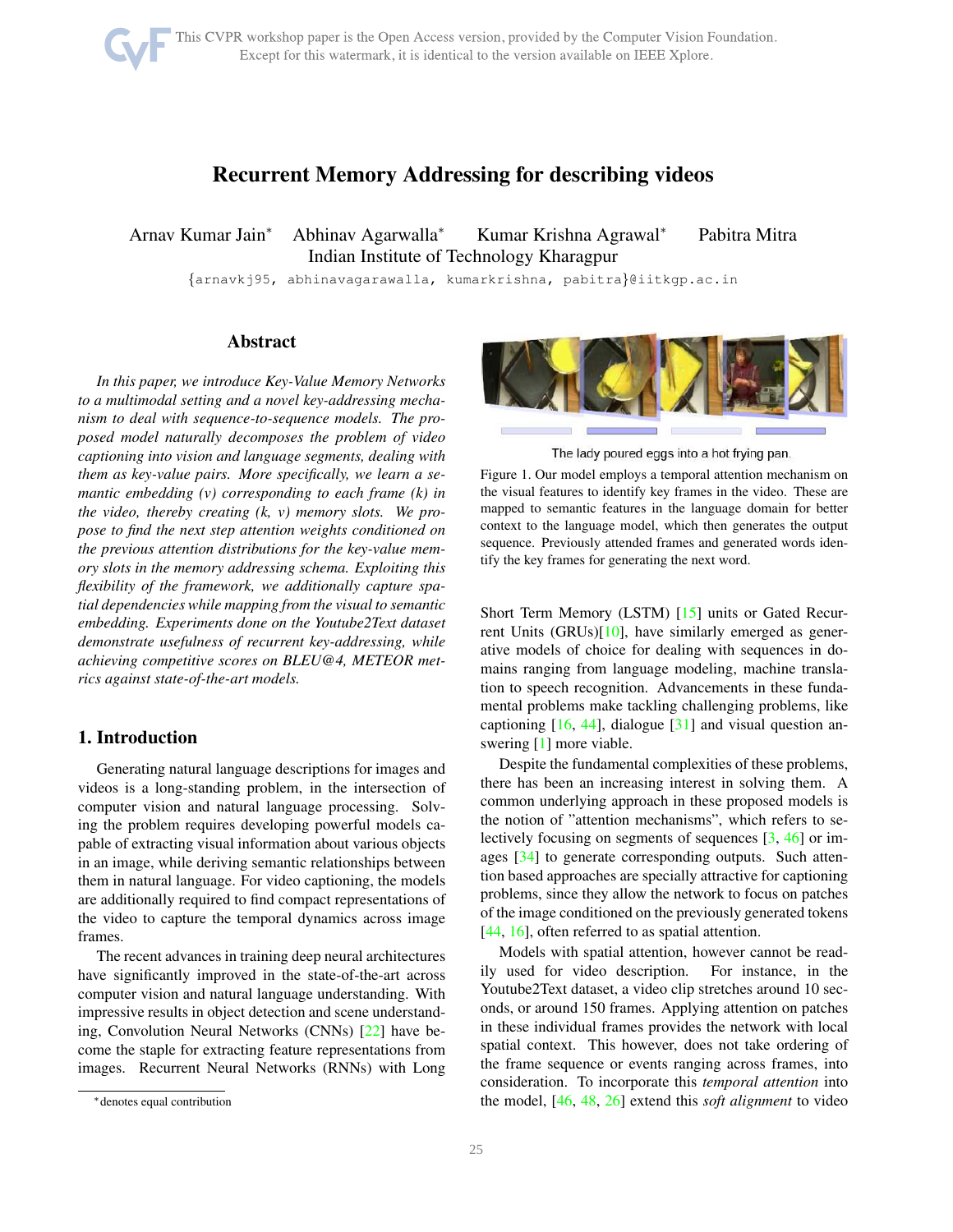<span id="page-1-0"></span>captioning. Most of these approaches, treat the problem of video captioning in the sequence-to-sequence paradigm [\[36\]](#page-7-7) with attentive encoders and decoders. This requires finding a compact representation of the video, which is passed as context to the RNN decoder.

However, we identify two primary issues with these approaches. First, applying attention sequentially provides the model with local context at the generative decoder [\[45\]](#page-7-8). As a result the decoder would be unable to deal with long-term dependencies while captioning videos of longer duration. Secondly, these models jointly learn the multimodal embedding in a visual-semantic space  $[27, 48]$  $[27, 48]$  at the RNN decoder. With the annotated sentences being the only supervisory signal, learning a mapping from a sequence of images to a sequence of words is difficult. This is specially true for dealing with video sequences, as the underlying probability distribution is distinctively multimodal. While [\[27\]](#page-7-9) tries to address this issue with an auxiliary loss, the model suffers from the first drawback.

To address the aforementioned issues, we introduce a model which generalizes Key-Value Memory Networks [\[24\]](#page-7-10) to a multimodal setting for video captioning. At the same time, the framework provides an effective way to deal with the complex transformation from the visual to language domain. Using a pre-trained model to explicitly transform individual frames (*keys*) to semantic embedding (*values*), we construct memory slots with each slot being a tuple (*key, value*). This allows us to provide a weighted pooling of textual features as context to the decoder RNN, which is closer to the language model. The proposed model naturally tackles the problem of maintaining long-term temporal dependencies in videos, by explicitly providing all image frames for selection at each time step. We also propose a novel key-addressing scheme (see Section [4\)](#page-3-0), allowing us to find the new relevance scores conditioned on the previous attention distribution. It keeps track of previous attention distribution and provides a global context to the decoder. This allows us to exploit the temporal dependencies in the recurrent key-addressing and in the language decoder.

In summary, our key contributions are following:

- We generalize Key-Value Memory Networks (KV-MemNN) in a multimodal setting to generate natural descriptions for videos, and more generally deal with sequence-to-sequence models (Section [3\)](#page-2-0).
- We propose a novel key-addressing schema to find the attention weights for key-value memory slots conditioned on the previous attention distribution (Section [4\)](#page-3-0).
- The proposed model is evaluated on the YouTube dataset [\[7\]](#page-6-5), where we outperform strong baselines while reporting competitive results against state-of-art models (Section [5.6\)](#page-5-0).

## 2. Related Work

Following the success of end-to-end neural architectures and attention mechanisms, there is a growing body of literature for captioning tasks, in images and more recently videos. To deal with the multimodal nature of the problem, classical approaches relied on manually engineered templates [\[19,](#page-6-6) [11\]](#page-6-7). And while some recent approaches in this direction show promise  $[13]$ , but the models lack generalization to deal with complex scenes, videos.

As an alternative approach, [\[14,](#page-6-9) [18\]](#page-6-10) suggest learning a joint visual-semantic embedding, effectively a mapping from the visual to language space. The motivation of our work is strongly aligned with [\[30\]](#page-7-11), who generate semantic representations for images using CRF models, as context for the language decoder. However, our approach significantly differs in the essence that we capture spatio-temporal dynamics in videos while generating the text description.

Building on this, and Encoder-Decoder [\[3,](#page-6-4) [9\]](#page-6-11) models for machine translation,  $[41, 40]$  $[41, 40]$  $[41, 40]$  develop models which compute average fixed-length representations (for images, videos respectively) from image features. These *context* vectors are provided at each time step to the decoder language model, for generating descriptions. The visual representations for the images are usually transferred from pretrained convolution networks [\[32,](#page-7-14) [37\]](#page-7-15).

A major drawback of the above approach is induced by mean pooling, where context features across image frames are collapsed. For one, this looses the temporal structure across frames by treating them as "bag-of-images" model. Addressing this, [\[36\]](#page-7-7) propose Sequence-to-Sequence models for accounting for the temporal structure, and [\[39\]](#page-7-16) extend it to a video-captioning setting. However, passing a fixed vector as context at each time step, creates a bottleneck for the flow of gradients using Backpropagation Through Time (BPTT) [\[42\]](#page-7-17) at the encoder.

The notion of *visual attention* has a rich literature in Psychology and Neuroscience, and has recently found application in computer vision  $\lceil 25 \rceil$  and machine translation  $\lceil 3 \rceil$ . Allowing the network to selectively focus on the patches of images or segments of the input sequences, representative works [\[44,](#page-7-1) [46,](#page-7-3) [16,](#page-6-2) [4,](#page-6-12) [48,](#page-7-5) [26,](#page-7-6) [27\]](#page-7-9) have significantly pushed the state-of-the-art in their domain. The issues of fixed length representation and gradient bottleneck are largely addressed by selectively conditioning the decoder outputs on encoder states:

$$
p(y_i|y_{i-1},...,y_1,x) = g(y_{i-1},s_i,c_i)
$$
 (1)

where,  $y_i$  is the readout,  $c_i$  is the context from the encoder and  $s_i = f(s_{i-1}, y_{i-1}, c_i)$ , is the hidden state of decoder RNN (See [\[3\]](#page-6-4) for details).

However, as discussed in Section [1,](#page-0-0) sequential attention provides the decoder with local context [\[45\]](#page-7-8). Additionally, providing a semantic input which is closer to language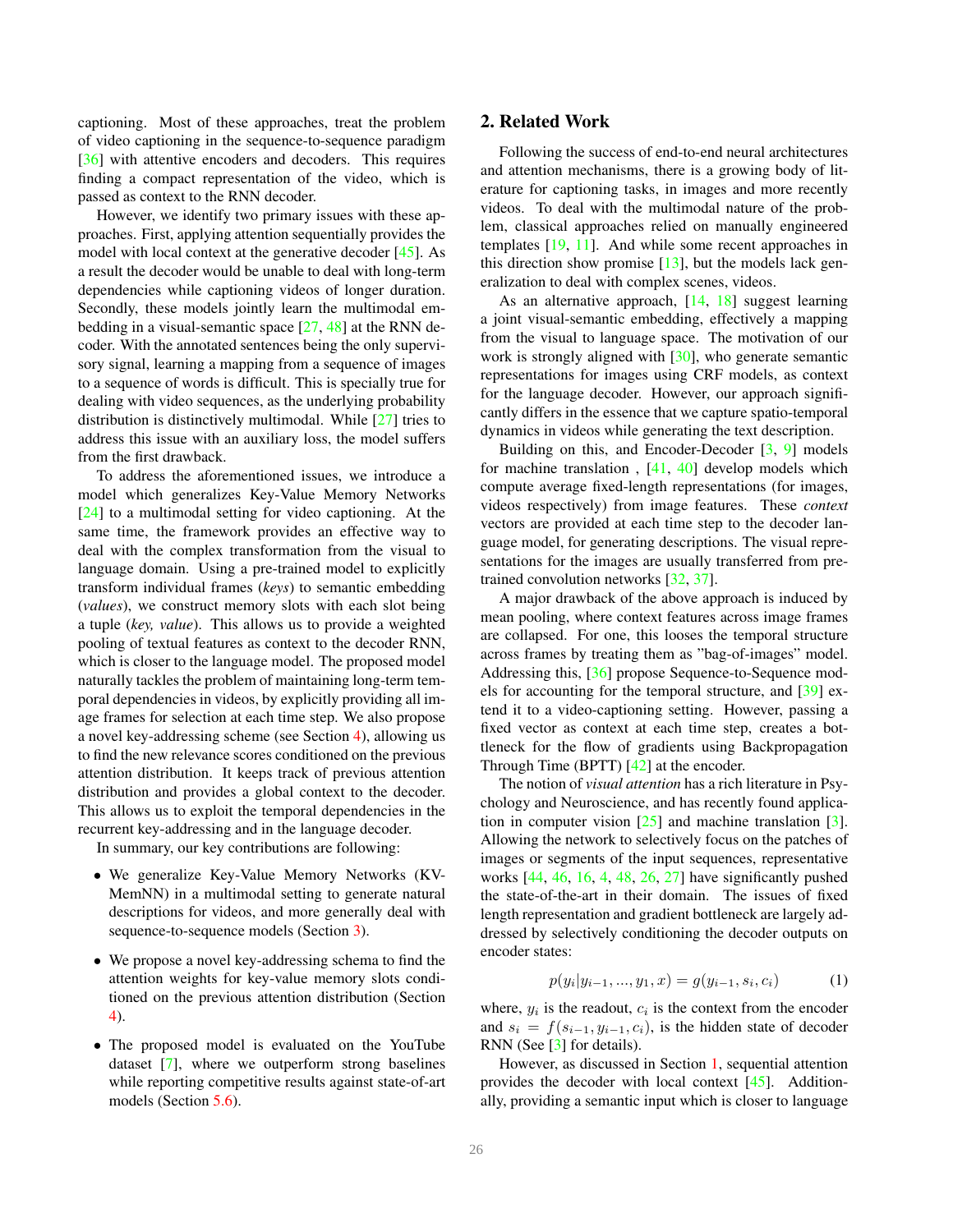<span id="page-2-2"></span>

<span id="page-2-1"></span>Figure 2. The video is considered as a sequence of image frames  $\{I_1, ..., I_n\}$ . The memory is filled with key-value pairs  $(k_i, v_i)$  that capture the relationships between visual features and textual descriptions. The  $\alpha_i^t$  corresponds to the attention weights associated with the memory slots  $(h_{t-1}, h_t, ...)$  being the hidden states of the decoder RNN. The memory is then queried over and over again to produce a weighted sum of the values to be decoded using a standard LSTM RNN decoder into a word in the description.

space, as context to the decoder significantly improves on the capability of the model  $[47]$ . Our work closely brings these advances together in a Memory Networks framework [\[43,](#page-7-20) [35,](#page-7-21) [20\]](#page-7-22). While we introduce Key-Value Memory Networks [\[24\]](#page-7-10) in a multimodal setting, there are several other key differences from previous works. For one, to our knowledge this is the first work which introduces video captioning in light of Memory Networks. This automatically deals with problems of maintaining long-term dependencies in the input stream by explicitly storing image representations. Meanwhile we also tackle the "vanishing gradient problem" typical with training RNN Encoder-Decoder modules for long input sequences.

Key-Value MemNNs [\[24\]](#page-7-10) were originally proposed for QA task in the language domain, providing the last timestep hidden state, as input to the classifier. In this work, we address a more complex problem of video captioning by proposing a novel key-addressing scheme (details in Section [4\)](#page-3-0) and *(key, value)* setup for exploiting the spatiotemporal structures. The model tracks the attention distribution at previous time steps, thereby providing a strong context on where to attend on the complete video sequence. This implicitly provides a global temporal structure at each readout. While similar in motivation to [\[47,](#page-7-19) [29\]](#page-7-23), the model architecture and domain of application, especially on capturing global temporal dynamics in videos as opposed to images or entailment, is significantly different.

### <span id="page-2-0"></span>3. Key-Value Memory Networks for videos

Our work is based on the encoder-decoder framework [\[9,](#page-6-11) [3,](#page-6-4) [44,](#page-7-1) [41,](#page-7-12) [17\]](#page-6-13), in a Memory Networks [\[43,](#page-7-20) [24\]](#page-7-10) setting to generate descriptions of videos. The encoder network learns a mapping from the input sequence to a fixedlength vector representation, which is passed to the decoder to generate output sequences. Similar to standard Encoder-Decoder with soft attention mechanism, our model (see Fig.

[2\)](#page-2-1) comprises an encoder module, key-value memories and a decoder module.

### 3.1. Encoder

The encoder network  $E$  maps a given input sequence of images in a video  $X = \{I_1, ..., I_T\}$  of length T to the corresponding sequence of fixed size context representation vectors. As we are dealing with videos (sequence of images), we define two different encoders to achieve the mapping.

**CNN Encoder:** Given an input image  $I_i \in \mathbb{R}^{N x M}$ , the CNN encoders learn a mapping  $f$  from image  $I_i$  to context representations of size D given by  $f : \mathbb{R}^{NxM} \to \mathbb{R}^D$ . The output of either fully-connected layers[\[32\]](#page-7-14) or feature maps of convolutional layers[\[46\]](#page-7-3) of standard ConvNet architectures is considered.

RNN Encoder: The RNN encoder processes the features extracted from CNN Encoder of the frames sequentially, generating hidden states  $h_i^e$  at each time step which summarizes the sequence of images seen so far, where

$$
h_i^e = g(f(I_i), h_{i-1}^e)
$$
 (2)

While maintaining temporal dependencies, this allows us to map variable length sequences to fixed length context vectors. In this work, we use modified version of LSTM [\[15\]](#page-6-0) unit, as proposed in  $[49]$  to implement g. The RNN Encoder allows the model to capture the temporal variation between frames and take the ordering of actions and events into consideration. Implicitly, this also helps in preserving high level information about motion in the video [\[4\]](#page-6-12). We extract the features from the CNN Encoder, and pass these extracted feature vectors through the RNN Encoder.

### 3.2. Key-Value Memories

The model is built around a Key-Value Memory Network [\[24\]](#page-7-10) with memory slots as key-value pairs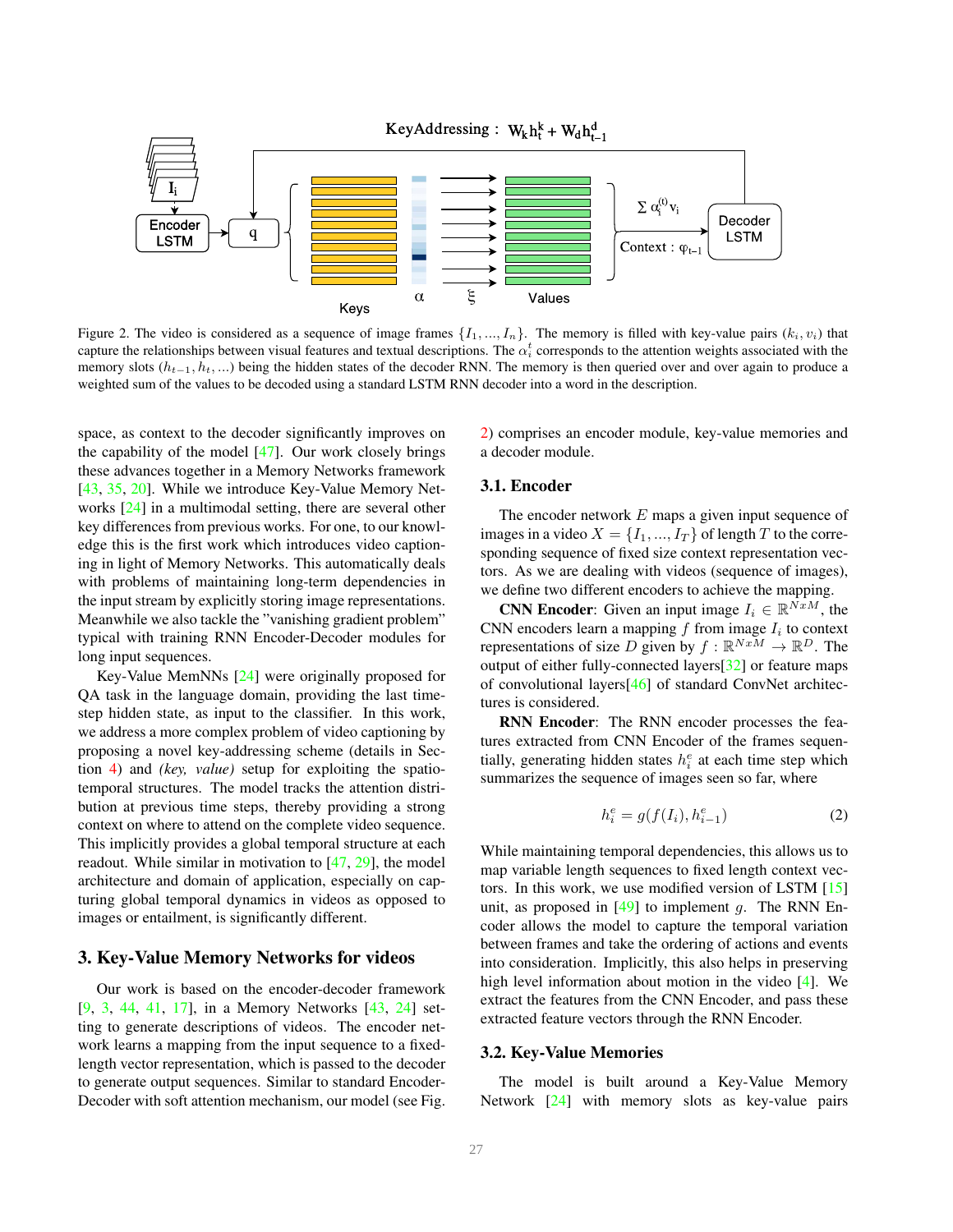<span id="page-3-1"></span> $(k_1, v_1), ..., (k_T, v_T)$ . The keys and values serve the purpose of transforming visual space context into language space, and effectively capture the relationships between the visual features and textual descriptions. The memory definition, addressing and reading schema is outlined below:

**Keys**  $(K)$ : Using CNN Encoder, visual context  $k_i$  is generated for each frame  $I_i$  of the video. These appearance feature vectors are passed through a RNN Encoder to incorporate sequential structure (video being a sequence of images), and hidden state  $h_i^e$  at each timestep is extracted as key  $k_i$ , given by  $k_i = h_i^e$ .

**Values** (V): For each image frame  $I_i$ , a semantic embedding  $v_i$  representing the textual meaning of a particular frame/key is generated. It is difficult to jointly learn visualsemantic embedding in Encoder-Decoder models, with supervisory signal only from annotated descriptions [\[47\]](#page-7-19). To mitigate this, we explicitly precompute semantic embeddings corresponding to individual frames in the video. In our case, we obtained  $v_i$  from a pretrained model  $\psi$  which jointly models visual and semantic embedding for images [\[44,](#page-7-1) [16,](#page-6-2) [41\]](#page-7-12), given by  $v_i = \psi(I_i)$ . Now, for each frame  $I_i$ in the video, we have a key-value memory slot  $(k_i, v_i)$ .

Key Addressing: This corresponds to the soft-attention mechanism deployed to assign a relevance probability  $\alpha_i$ to each of the memory slots. These relevance probabilities are used for value reading. We have introduced a new Key Addressing scheme which is described in Section [4.](#page-3-0)

Value Reading: The value reading of the memory slots is the weighted sum of the key-value feature vectors:  $\phi_t(K)$ and  $\phi_t(V)$  at each time step.  $\phi_t(K)$  is used for key address-ing at the next time step(details in Section [4\)](#page-3-0) and  $\phi_t(V)$  is passed as input to the decoder RNN for generating the next word.

$$
\phi_t(K) = \sum_{i=1}^T \alpha_i^{(t)} k_i, \phi_t(V) = \sum_{i=1}^T \alpha_i^{(t)} v_i \tag{3}
$$

#### 3.3. Decoder

Recurrent Neural Networks is used as decoder because they have been widely used for natural language generation tasks like machine translation, image captioning and video description generation. Since, vanilla RNNs are difficult to train for long range dependencies as they suffer from the *vanishing gradient problem* [\[5\]](#page-6-14), Long Short Term Memory(LSTM) [\[15\]](#page-6-0) is used. The LSTM units are capable of memorizing context for longer period of time using controllable memory units.

The LSTM model has a memory cell  $c_t$  in addition to the hidden state  $h_t$  in RNNs, which effectively summarizes the information observed up to that time step. There are primarily three gates which control the flow of information i.e (input, output, forget). The input gate  $i_t$  controls the current input  $x_t$ , forget gate  $f_t$  adaptively allows to forget old memory and output gate  $o_t$  decides the extent of transfer of cell memory to hidden state. The recurrences at the decoder in our case are defined as:

$$
\mathbf{i}_t = \sigma(\mathbf{W}_i \mathbf{h}_{t-1} + \mathbf{U}_i \mathbf{x}_t + \mathbf{A}_i \phi_t(V) + \mathbf{b}_i)
$$
(4)

$$
\mathbf{f}_t = \sigma(\mathbf{W}_f \mathbf{h}_{t-1} + \mathbf{U}_f \mathbf{x}_t + \mathbf{A}_f \phi_t(V) + \mathbf{b}_f)
$$
 (5)

$$
\mathbf{o}_t = \sigma(\mathbf{W}_o \mathbf{h}_{t-1} + \mathbf{U}_o \mathbf{x}_t + \mathbf{A}_o \phi_t(V) + \mathbf{b}_o)
$$
(6)

$$
\tilde{\mathbf{c}}_{t} = \tanh(\mathbf{W}_{c}\mathbf{h}_{t-1} + \mathbf{U}_{c}\mathbf{x}_{t} + \mathbf{A}_{c}\phi_{t}(V) + \mathbf{b}_{c}) \tag{7}
$$

$$
\mathbf{c}_t = \mathbf{i}_t \odot \mathbf{\tilde{c}}_{\mathbf{t}} + \mathbf{f}_t \odot \mathbf{c}_{t-1} \tag{8}
$$

$$
\mathbf{h}_t = \mathbf{o}_t \odot \mathbf{c}_t \tag{9}
$$

where  $\odot$  is an element wise multiplication,  $\sigma$  is the sigmoidal non-linearity.  $W_x$ ,  $U_x$ ,  $A_x$  and  $b_x$ , are the weight matrices for the previous hidden state, input, value context and bias respectively.

Following standard sequence-to-sequence models with generative decoders, we apply a single layer network on the hidden state  $h_t$  followed by softmax function to get the probability distribution over the set of possible words.

$$
\mathbf{p}_t = \text{softmax}(\mathbf{U}_p[h_t, x_t, \phi_t(V)] + \mathbf{b}_p)
$$
(10)

Here  $p_t$  is the probability distribution over the vocabulary for sampling the current word and [...] denotes vector concatenation. Sentences with high probability are found using Beam Search<sup>[\[36\]](#page-7-7)</sup>.

### <span id="page-3-0"></span>4. Key Addressing

Soft attention mechanism have been successful in image captioning  $[44]$  and video captioning  $[46]$  because they focus on the most important segments, and weights them accordingly. Previous work based on soft attention mechanism[\[46\]](#page-7-3) use the decoder's hidden state  $h_t$  to find attention weights of each memory unit. We propose a new key addressing mechanism which looks at the previous attention distribution over keys in addition to  $h_t$  to select relevant frames for generating the next word. The attention distribution over keys denotes the importance of frames attended so far and the hidden state of the decoder summarizes the previously generated words. This allows us to take into consideration the previously generated words, the attention distribution at previous time steps and the individual key representations  $k_i$ 's to find relevance score for keys.

We experiment with two different Key-Addressing methods. In first method, we use the previous weighted sum of the keys  $\phi_{t-1}(K)$  directly to find next step attention distribution. In second method, we have a Key-Addressing RNN (referred to as Memory LSTM in Fig. [3\)](#page-4-0) which takes previous value read over keys  $\phi_{t-1}(K)$  as input.

$$
\mathbf{h}_t^k = \mathbf{f}^k(\phi_{t-1}(K), h_{t-1}^k)
$$
 (11)

where  $f^k$  is the recurrent unit. For first method,  $h_t^k$  is essentially  $\phi_{t-1}(K)$ . The next step attention weights  $\alpha_i^t$  are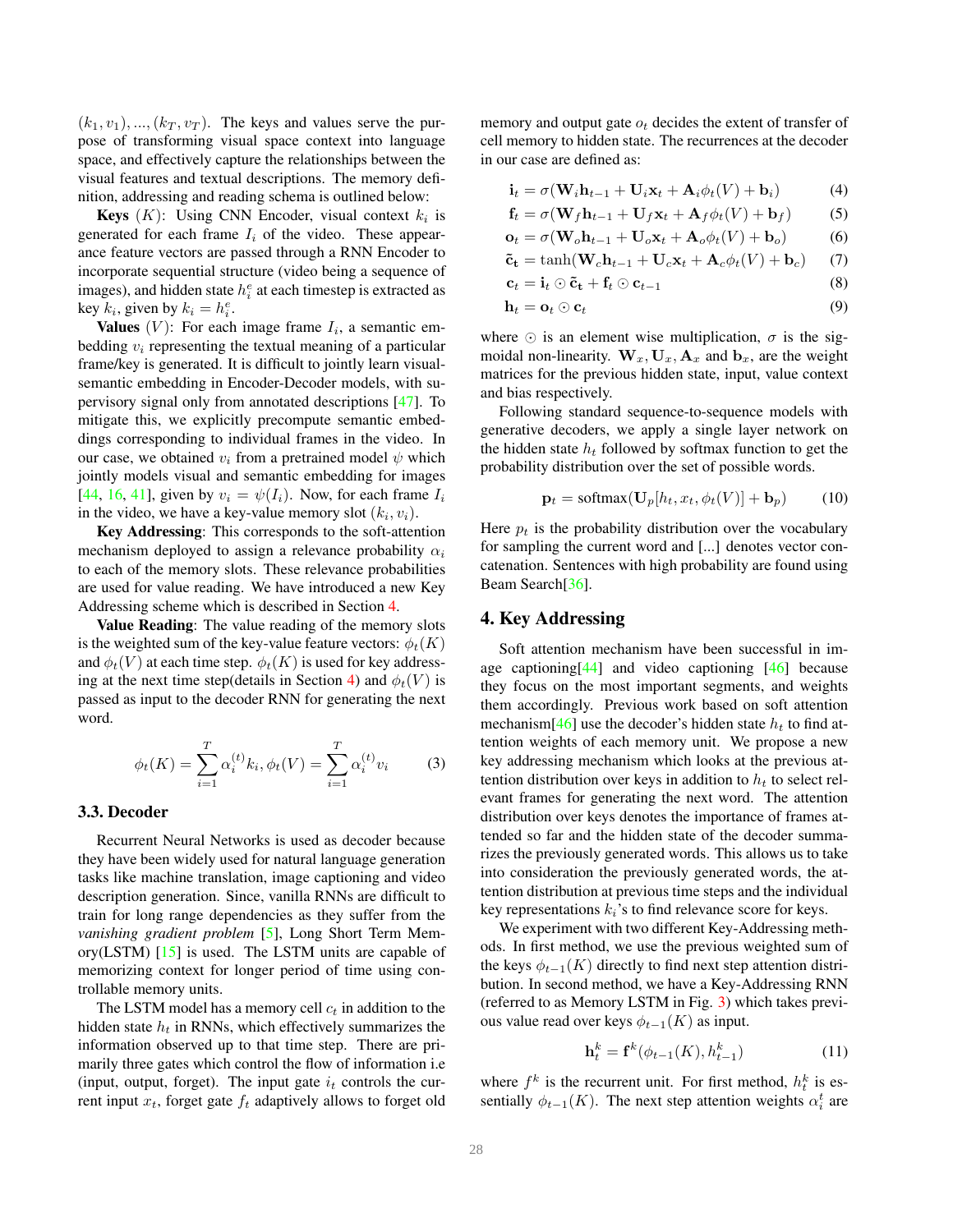<span id="page-4-2"></span>

<span id="page-4-0"></span>Figure 3. The key addressing LSTM is shown here. The memory LSTM updates its hidden state using the last attention distribution over keys. The new hidden state is used with decoder's last hidden state to get new relevance scores which are combined with values and passed to the decoder to generate the next word.

obtained using the hidden state  $\mathbf{h}_t^k$  of this RNN-LSTM. The hidden state of Key-Addressing RNN at initial time step is the mean-pooled average of all the keys.

The query vector  $q$  is a weighted combination of the decoder and key-addressing hidden states. It summarizes the frames seen so far and the generated outputs.

$$
q = W_k h_t^k + W_d h_{t-1} \tag{12}
$$

For obtaining the attention weights, the relevance score  $e_i^t$ of i-th temporal feature  $k_i$  is obtained using the decoder RNN hidden state  $h_{t-1}$ , key addressing RNN hidden state  $h_t^k$  and the i-th key vector  $k_i$ :

$$
e_i^t = \mathbf{w}_t \tanh(\mathbf{q} + \mathbf{U}_a k_i) \tag{13}
$$

where  $w_t$ ,  $W_d$ ,  $W_k$  and  $U_a$  are parameters of the model.

These relevance scores are normalised using a softmax function to obtain the new attention distribution  $\alpha^t$ , where:

$$
\alpha_i^t = exp\{e_i^t\} / \sum_{j=1}^N exp\{e_j^t\} \tag{14}
$$

The segregation of the vision and language components into key-value pairs provides a better context for the RNN decoder. Also, the explicit memory structure provides access to the image frames at all time steps allowing the model to assign weights to the key-frames without losing information.

### 5. Experimental Setup

### <span id="page-4-1"></span>5.1. Dataset

Youtube2Text The proposed approach is benchmarked on the Youtube2Text[\[7\]](#page-6-5) dataset which consists of 1,970 Youtube videos with multiple descriptions annotated

through Amazon Mechanical Turk. The videos are generally short (9 seconds on an average), and depict a single activity. Activities depicted are open domain ranging from everyday objects to animals, scenarios, actions, landscapes. etc. The dataset consists of 80,839 annotations with an average of 41 annotations per clip and 8 words per sentence respectively. The training, validation and test sets have 1,200, 100 and 670 videos respectively which is exactly the same splits as in previous work on video captioning [\[46,](#page-7-3) [4,](#page-6-12) [26\]](#page-7-6).

Key-Value Memories We select 28 equally spaced frames and pass them through a pretrained VGG-16[\[32\]](#page-7-14) and GoogleNet[\[37\]](#page-7-15) because of their state of the art per-formance in object detection on Imagenet<sup>[\[12\]](#page-6-15)</sup> database. For an input image of size  $W X H$ , visual features with shape  $(\lfloor \frac{W}{16} \rfloor, \lfloor \frac{W}{16} \rfloor, C)$  with C as 512 are extracted from the *conv5 3* layer of VGG-16. We simply average over the feature maps which results in a feature vector of size C. The visual features extracted from the *pool5/7x7 s1* layer of GoogLeNet is a 1024 dimensional vector. The feature vectors are either directly used as keys or are passed to encoder RNN to generate keys as described in Section [3.](#page-2-0)

The values are generated from a pre-trained Densecap [\[16\]](#page-6-2) model, which jointly models the task of object localization and textual description. The model identifies salient regions in an image and generates a caption for each of these regions. We extract the output of Recognition Network which is encoded as region codes of size  $BxD$ , where  $B$  is the number of salient regions or boxes, and  $D$  is the representation with dimension 4096. Along with the features, a score  $S$  is assigned to each of the regions which denotes its confidence. A weighted sum of features of top 5 scores is calculated to get values.

Preprocessing: The video descriptions are tokenized using the wordpunct tokenizer from the NLTK toolbox[\[23\]](#page-7-25). The number of unique words were 15,903 in the Youtube2Text dataset.

#### 5.2. Model Specifications

We test on four different variations of the model which help us identify changes in architecture that lead to large improvements on the evaluation metric. *VGG-Encoder* uses features encoded from the last convolution layer in VGG-16 [\[32\]](#page-7-14) network, and *GoogLeNet-Encoder* uses features extracted from GoogLeNet[\[37\]](#page-7-15) as input to the model. There is no Key Addressing in the above two models which means attention weights are obtained using last hidden state of decoder. *t-KeyAddressing* extends the *GoogLeNet-Encoder* by addressing keys using the previous attention distribution over keys. Finally, *m-KeyAddressing* addresses keys using key addressing RNN instead of using the last attention distribution.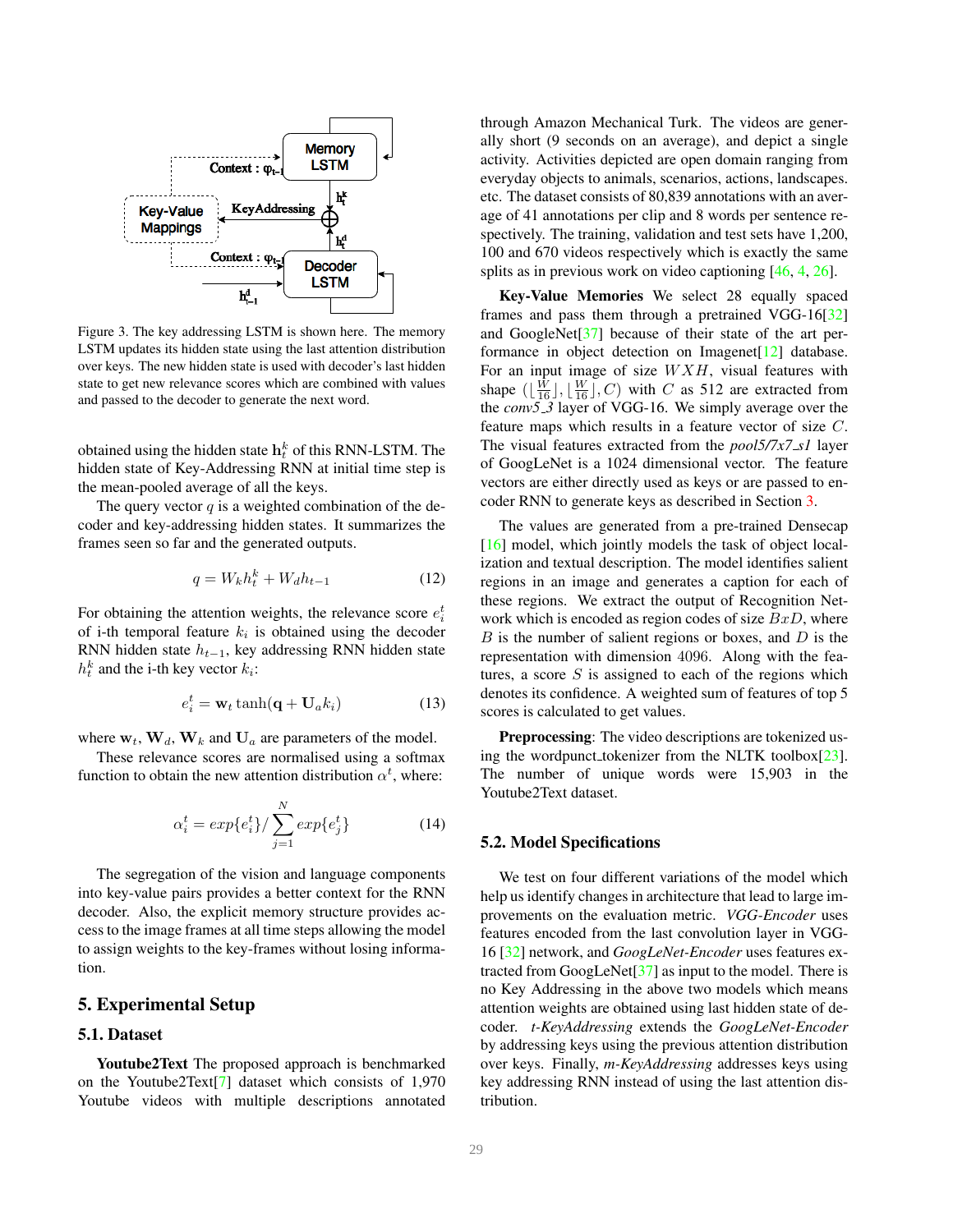<span id="page-5-1"></span>

| raoic 1, Emperiment results on the routable rent Batasca<br>Model | BLEU@4 | <b>METEOR</b> | <b>CIDE</b> r | Feat.          | Fine           |
|-------------------------------------------------------------------|--------|---------------|---------------|----------------|----------------|
| VGG-Encoder                                                       | 0.404  | 0.295         | 0.515         | N <sub>0</sub> | N <sub>0</sub> |
| GoogLeNet-Encoder                                                 | 0.427  | 0.303         | 0.534         | N <sub>0</sub> | N <sub>0</sub> |
| t-KeyAddressing                                                   | 0.436  | 0.308         | 0.545         | N <sub>0</sub> | N <sub>0</sub> |
| m-KeyAddressing (Memory LSTM)                                     | 0.457  | 0.319         | 0.573         | N <sub>0</sub> | N <sub>0</sub> |
| Enc-Dec Basic(Yao et al. $[46]$ )                                 | 0.3869 | 0.2868        | 0.4478        | N <sub>0</sub> | No             |
| GoogLeNet + HRNE(Pan et al. $[26]$ )                              | 0.438  | 0.321         |               | N <sub>0</sub> | N <sub>0</sub> |
| LSTM-E(VGG + C3D)(Pan et al. $[27]$ )                             | 0.453  | 0.310         |               | N <sub>0</sub> | N <sub>0</sub> |
| C3D(Yao et al. $[46]$ )                                           | 0.4192 | 0.2960.       | 0.5167        | Yes            | N <sub>0</sub> |
| $VGG + C3D + p-RNN(Yu et al.[48])$                                | 0.499  | 0.326         |               | <b>Yes</b>     | N <sub>0</sub> |
| S2VT(Venugopalan et al. [39])                                     |        | .298          |               | <b>Yes</b>     | N <sub>0</sub> |
| GRU-RCN(Ballas et al. [4])                                        | 0.490  | 0.3075        | 0.5937        | Yes            | Yes            |

Table 1. Experiment results on the Youtube2Text Dataset.

#### 5.3. Model Comparisons

We compare the model performance with previous state of the art approaches and some strong baselines. Pan et al. [\[27\]](#page-7-9) explicitly learn a visual-semantic joint embedding model for exploiting the relationship between visual features and generated language, which is then used in a encoder-decoder framework. Yao et al.[\[46\]](#page-7-3) utilizes a temporal attention mechanism for global attention apart from local attention using 3-D Convolution Networks. Ballas et al.[\[4\]](#page-6-12) proposed an encoder to learn spatial-temporal features across frames, introducing a variant GRU with convolution operations (GRU-RCN). In the current state-of-art Yu et al. [\[48\]](#page-7-5) models the decoder as a paragraph generator, describing the videos over multiple sentences using stacked LSTMs.

### 5.4. Evaluation Metrics

We evaluate our approach using standard evaluation metrics to compare the generated sequences with the human annotations, namely BLEU [\[28\]](#page-7-26), METEOR [\[21\]](#page-7-27) and CIDEr[\[38\]](#page-7-28). We use the code accompanying the Microsoft COCO Evaluation script [\[8\]](#page-6-16) to obtain the results reported in the paper.

#### 5.5. Training Details

The model predicts the next output word conditioning on previously generated words and the input video. Thus, the goal is to maximize the log likelihood of the loss function:

$$
L = \frac{1}{N} \sum_{i=1}^{N} \sum_{j=1}^{|y^i|} \log p(y_j^i | y_{ (15)
$$

where N is the total number of video-description pairs and length of each description  $y^i$  is  $|y^i|$ . Here  $x^n$  refers to the input video provided as context to the decoder. We train our network parameters  $\theta$  through first order stochastic gradient-based optimization with an adaptive learning rate using the Adadelta  $[50]$  optimizer. The batch size is set to be 64 and we optimize hyper-parameters, which include number of hidden units in Decoder LSTM, key addressing LSTM, learning rate and word embedding dimension for the log loss using random search  $[6]$ .

#### <span id="page-5-0"></span>5.6. Results

In the first block of Table  $5.1$ , we present the performances of different variations of the model followed by results of prior work in subsequent lines. The *VGG-Encoder* model outperforms S2VT [\[39\]](#page-7-16) and the Basic Enc-Dec model [\[46\]](#page-7-3) on all three metrics, which shows that it is beneficial to use Key-Value Memory Networks in a multimodal setting. We observe that using features from pretrained GoogleNet further improves the results. Using our approach, we further outperform the Enc-Dec model [\[46\]](#page-7-3).

Results on *t-KeyAddressing* and *m-KeyAddressing* shows further boost in performances on all the metrics demonstrating the effectiveness of using Key Addressing scheme. *m-KeyAddressing* outperforms Pan et al. [\[27\]](#page-7-9) by a significant margin on BLEU@4. While the improvements on ME-TEOR are significant compared to *t-KeyAddressing*, [\[26\]](#page-7-6) performs slightly better. In the current setting, our model is unable to outperform Yu et al.[\[48\]](#page-7-5) and Ballas et al.[\[4\]](#page-6-12). It must be noted that using more sophisticated regularizers for training the decoder, as proposed in [\[2\]](#page-6-18) and using a better encoder[\[4\]](#page-6-12) should lead to increased evaluation scores.

In Table [5.1](#page-4-1) we also provide comparison on whether the models use finetuning on the CNN encoder (represented by *Fine*) or if they use external features, like on action recognition, optical flow (represented by *Feat*). It is to be noted, that we do not finetune the encoderas compared to [\[4\]](#page-6-12), which finetunes the encoder CNN on UCF101 action recognition set[\[33\]](#page-7-30). Also, no additional features are extracted for gaining more information about motion, actions etc. as in [\[48\]](#page-7-5), [\[4\]](#page-6-12), [\[39\]](#page-7-16).

Fig [4](#page-6-19) shows examples of some of the input frames and generated outputs, along with ground truths. Some of the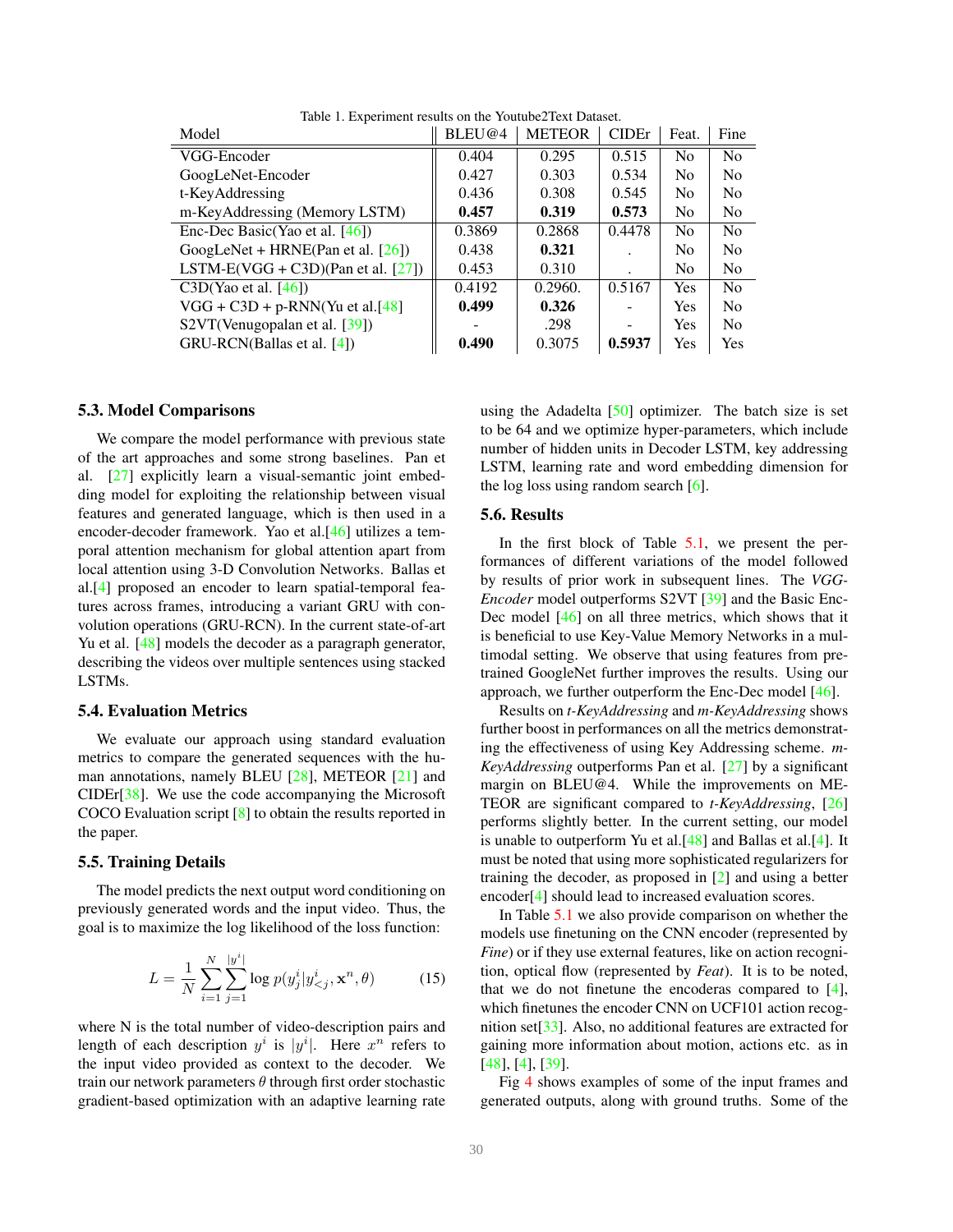

<span id="page-6-19"></span>Figure 4. Samples generated on the Youtube2Text dataset.

examples demonstrate that the model is able to infer the activities from the video frames, like "swimming", "riding" and "flying" which is distributed across multiple frames.

# 6. Conclusion

We demonstrate the potential of Memory Networks, specifically Key-Value Memory Networks for video captioning task by decomposing memory into visual and language components as key-value pairs. This paper also proposes a key addressing system for dealing with sequenceto-sequence models, which considers the previous attention distribution over the keys to calculate the new relevance scores. Experiments done on the proposed model outperform strong baselines across several metrics. To the best of our knowledge this is the first proposed work for videocaptioning in a Memory Networks setting, and does not rely heavily on annotated videos to generate intermediate semantic-embedding for supporting the decoder. Further work would be exploring the effectiveness of the model on longer videos and generating fine-grained descriptions with more sophisticated decoders.

### References

- <span id="page-6-3"></span>[1] S. Antol, A. Agrawal, J. Lu, M. Mitchell, D. Batra, C. Lawrence Zitnick, and D. Parikh. Vqa: Visual question answering. In *Proceedings of the IEEE International Conference on Computer Vision*, pages 2425–2433, 2015. [1](#page-0-1)
- <span id="page-6-18"></span>[2] J. L. Ba, J. R. Kiros, and G. E. Hinton. Layer normalization. *arXiv preprint arXiv:1607.06450*, 2016. [6](#page-5-1)
- <span id="page-6-4"></span>[3] D. Bahdanau, K. Cho, and Y. Bengio. Neural machine translation by jointly learning to align and translate. *arXiv preprint arXiv:1409.0473*, 2014. [1,](#page-0-1) [2,](#page-1-0) [3](#page-2-2)
- <span id="page-6-12"></span>[4] N. Ballas, L. Yao, C. Pal, and A. Courville. Delving deeper into convolutional networks for learning video representations. *arXiv preprint arXiv:1511.06432*, 2015. [2,](#page-1-0) [3,](#page-2-2) [5,](#page-4-2) [6](#page-5-1)
- <span id="page-6-14"></span>[5] Y. Bengio, P. Simard, and P. Frasconi. Learning long-term dependencies with gradient descent is difficult. *IEEE transactions on neural networks*, 5(2):157–166, 1994. [4](#page-3-1)
- <span id="page-6-17"></span>[6] J. Bergstra and Y. Bengio. Random search for hyperparameter optimization. *Journal of Machine Learning Research*, 13(Feb):281–305, 2012. [6](#page-5-1)
- <span id="page-6-5"></span>[7] D. L. Chen and W. B. Dolan. Collecting highly parallel data for paraphrase evaluation. In *Proceedings of the 49th Annual Meeting of the Association for Computational Linguistics: Human Language Technologies-Volume 1*, pages 190–200. Association for Computational Linguistics, 2011. [2,](#page-1-0) [5](#page-4-2)
- <span id="page-6-16"></span>[8] X. Chen, H. Fang, T.-Y. Lin, R. Vedantam, S. Gupta, P. Dollár, and C. L. Zitnick. Microsoft coco captions: Data collection and evaluation server. *arXiv preprint arXiv:1504.00325*, 2015. [6](#page-5-1)
- <span id="page-6-11"></span>[9] K. Cho, B. Van Merriënboer, Ç. Gülçehre, D. Bahdanau, F. Bougares, H. Schwenk, and Y. Bengio. Learning phrase representations using rnn encoder–decoder for statistical machine translation. In *Proceedings of the 2014 Conference on Empirical Methods in Natural Language Processing (EMNLP)*, pages 1724–1734, Doha, Qatar, Oct. 2014. Association for Computational Linguistics. [2,](#page-1-0) [3](#page-2-2)
- <span id="page-6-1"></span>[10] J. Chung, C. Gulcehre, K. Cho, and Y. Bengio. Empirical evaluation of gated recurrent neural networks on sequence modeling. *arXiv preprint arXiv:1412.3555*, 2014. [1](#page-0-1)
- <span id="page-6-7"></span>[11] P. Das, C. Xu, R. F. Doell, and J. J. Corso. A thousand frames in just a few words: Lingual description of videos through latent topics and sparse object stitching. In *Proceedings of the IEEE Conference on Computer Vision and Pattern Recognition*, pages 2634–2641, 2013. [2](#page-1-0)
- <span id="page-6-15"></span>[12] J. Deng, W. Dong, R. Socher, L.-J. Li, K. Li, and L. Fei-Fei. ImageNet: A Large-Scale Hierarchical Image Database. In *CVPR09*, 2009. [5](#page-4-2)
- <span id="page-6-8"></span>[13] H. Fang, S. Gupta, F. Iandola, R. K. Srivastava, L. Deng, P. Dollár, J. Gao, X. He, M. Mitchell, J. C. Platt, et al. From captions to visual concepts and back. In *Proceedings of the IEEE Conference on Computer Vision and Pattern Recognition*, pages 1473–1482, 2015. [2](#page-1-0)
- <span id="page-6-9"></span>[14] A. Frome, G. S. Corrado, J. Shlens, S. Bengio, J. Dean, T. Mikolov, et al. Devise: A deep visual-semantic embedding model. In *Advances in neural information processing systems*, pages 2121–2129, 2013. [2](#page-1-0)
- <span id="page-6-0"></span>[15] S. Hochreiter and J. Schmidhuber. Long short-term memory. *Neural computation*, 9(8):1735–1780, 1997. [1,](#page-0-1) [3,](#page-2-2) [4](#page-3-1)
- <span id="page-6-2"></span>[16] J. Johnson, A. Karpathy, and L. Fei-Fei. Densecap: Fully convolutional localization networks for dense captioning. *arXiv preprint arXiv:1511.07571*, 2015. [1,](#page-0-1) [2,](#page-1-0) [4,](#page-3-1) [5](#page-4-2)
- <span id="page-6-13"></span>[17] A. Karpathy and L. Fei-Fei. Deep visual-semantic alignments for generating image descriptions. In *Proceedings of the IEEE Conference on Computer Vision and Pattern Recognition*, pages 3128–3137, 2015. [3](#page-2-2)
- <span id="page-6-10"></span>[18] R. Kiros, R. Salakhutdinov, and R. S. Zemel. Unifying visual-semantic embeddings with multimodal neural language models. *arXiv preprint arXiv:1411.2539*, 2014. [2](#page-1-0)
- <span id="page-6-6"></span>[19] G. Kulkarni, V. Premraj, V. Ordonez, S. Dhar, S. Li, Y. Choi, A. C. Berg, and T. L. Berg. Babytalk: Understanding and generating simple image descriptions. *IEEE Transactions*